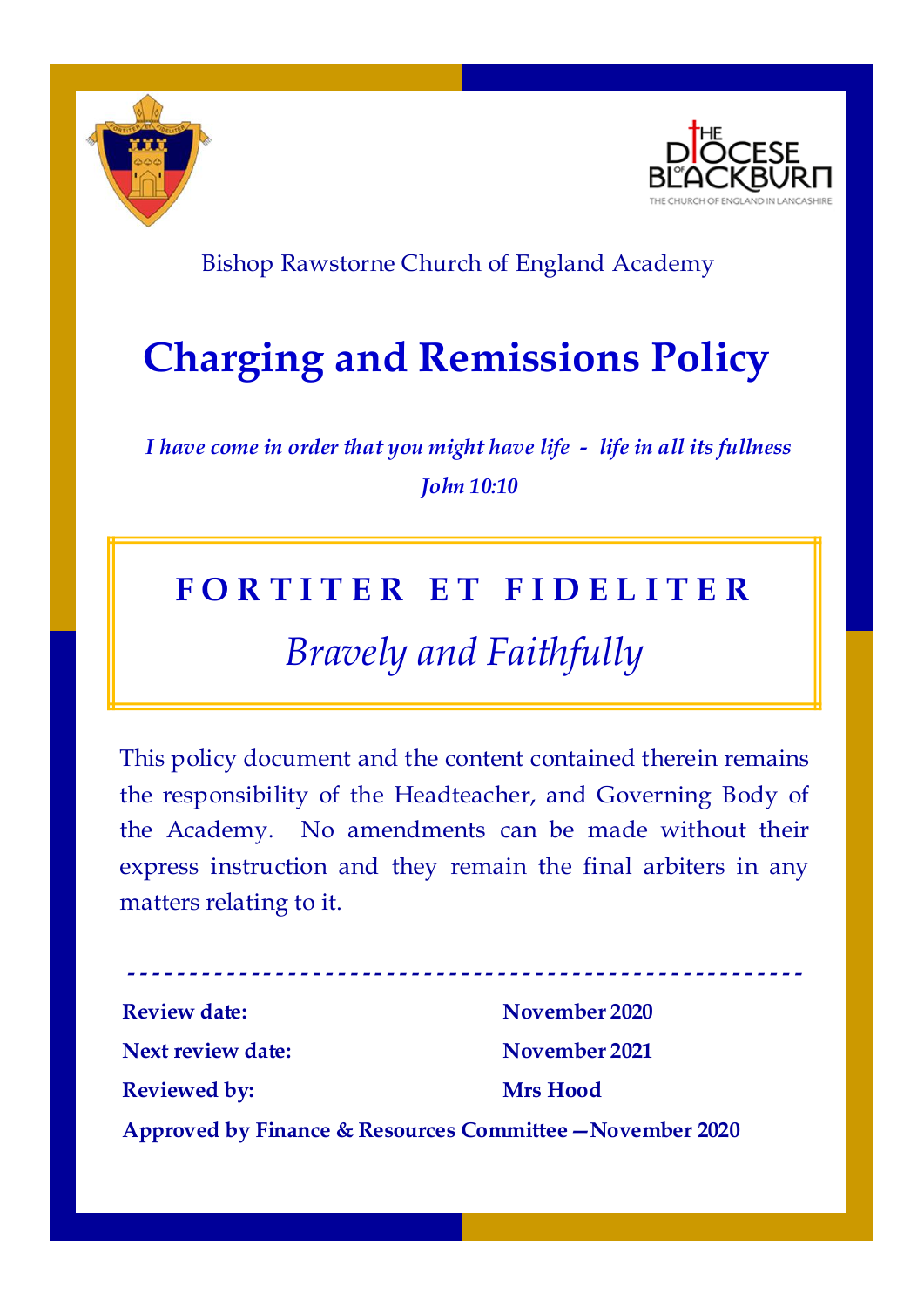#### **THE CHRISTIAN COMMUNITY**

Bishop Rawstorne is a diverse, welcoming, Christian learning community committed to nurturing respectful and responsible citizens, empowering ALL learners to flourish.

#### **Statement of Intent**

Bishop Rawstorne is committed to ensuring equal opportunities for all students, regardless of financial circumstances, and has established the following policy and procedures to ensure that no child is discriminated against by our offering of school trips, activities and educational extras.

In addition, we are committed to adhering to legal requirements regarding charging for school activities, and meeting all statutory guidance provided by the DfE.

| Signed by: |  |
|------------|--|
|------------|--|

Headteacher: \_\_\_\_\_\_\_\_\_\_\_\_\_\_\_\_\_\_\_\_\_\_\_\_\_ Date: \_\_\_\_\_\_\_\_\_\_\_\_\_\_\_

Chair of Governors: **Example 20**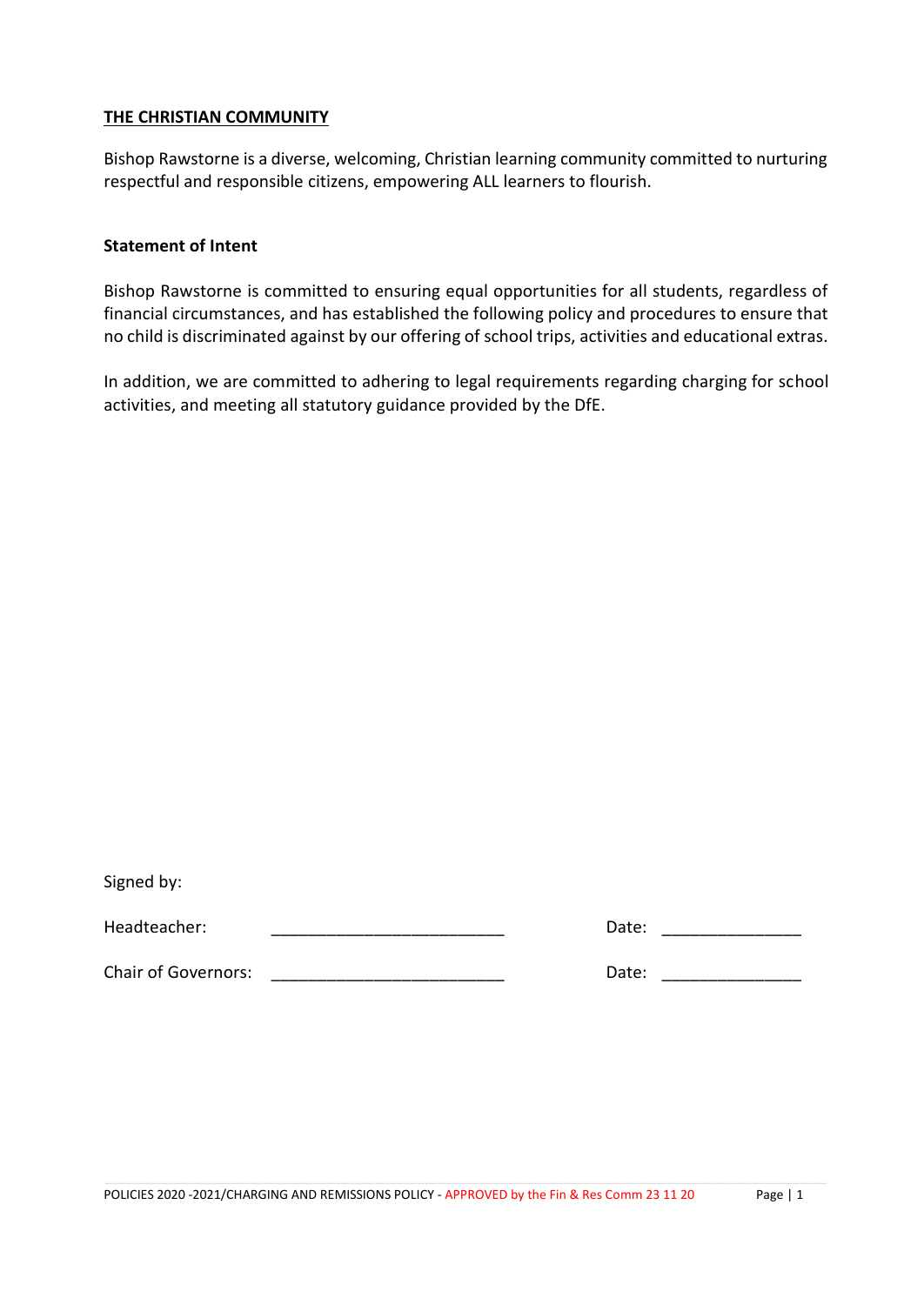#### **Introduction**

This policy will have consideration for, and be compliant with, the following legislation and statutory guidance:

- Education Act 1996
- The Charges for Music Tuition (England) Regulations 2007
- The Education (Prescribed Public Examinations) (England) Regulations 2010
- DfE (2018) ' Charging for school activities'
- DfE (2019) 'Governance handbook'
- 'Our Funding Agreement'

#### **Charging for Education**

Subject to the exceptions detailed within this policy, the school cannot charge for education or educational activities provided during school hours(including the supply of any materials, books, instruments or other equipment).

#### **School Trips**

#### **Day Trips**

No charge will be made in respect of educational trips that take place during normal school hours or are part of the school's published curriculum. Where day trips take place outside of normal school hours which are not part of the school's published curriculum a charge will be made up to the full cost of the trip including administrative costs and contingency. The school may choose to subsidise part of the cost.

#### **Essential Residential Trips**

For residential trips that are essential to the school's published curriculum a charge will be made in respect of the board and lodging costs.

#### **Optional Residential Trips**

For non-essential residential trips (eg ski trip, sports tours, foreign language trips, exchanges) a charge will be made up to the full cost of the trip including administrative costs and contingency. The school may choose to subsidise part of the cost.

#### **Rewards Trips**

Occasionally the school will run non-educational trips as a reward to students (eg theme park, shopping centre visits) during school hours. A charge will be made up to the full cost of the trip including administrative costs and contingency. The school may subsidise the cost of reward trips.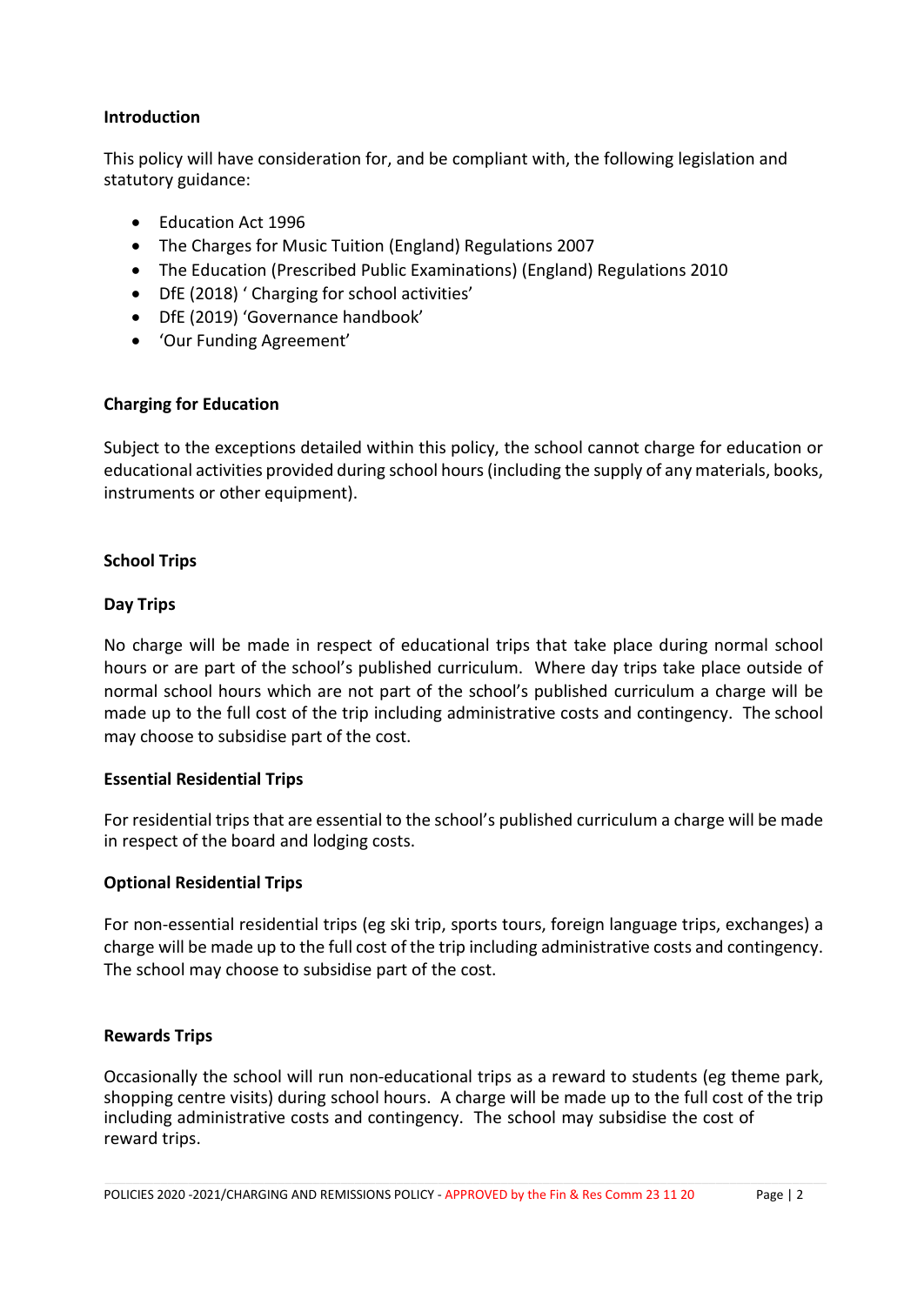#### **Voluntary Contributions**

For trips where a charge cannot be made the school may ask parents to make a voluntary contribution towards the cost of the trip. No child will be excluded from an activity, or treated differently, because their parents are unable or unwilling to contribute. However, where voluntary contributions are insufficient to cover the cost of the trip then it may have to be cancelled.

#### **Materials**

Where a parent has indicated in advance that they wish to retain items produced as a result of art, design and technology and textiles then a charge may be made up to the full cost of materials used. The school may choose to subsidise part of the cost.

In the case of food technology, students usually provide their own ingredients, but if the student forgets, the school may be able to provide the ingredients and make a charge.

#### **Textbooks**

Textbooks are provided free of charge; however, in some subjects additional revision guides are available and for such a charge will be made up to the full cost of the book.

Where students wish to annotate textbooks (eg English literature books) then a charge will be made up to the full cost of the book.

Textbooks provided free of charge remain the property of the school and must be returned after use.

#### **Equipment, uniform and other clothing**

The school may provide items of equipment (eg stationery, aprons), uniform (eg blazers, ties) and other clothing (eg hoodies) for sale to students, for which charges will be made. Although such items are usually sold at cost the school reserves the right to sell these items at a profit. Profits generated are used for the benefit of the school or may be donated to other charities.

#### **Exam fees**

Where a student has been prepared for a prescribed public examination at the school then no charge will be made for the exam entry fee. Where the school has not prepared the student for the examination then a charge will be made up to the cost of the entry fee.

If a student wishes to re-sit an examination already taken, in an attempt to try and improve the grade, a charge will be made up to the cost of the entry fee.

Where the school has prepared a student for the examination and considersthat for educational reasons the student should not be entered but the student's parent wishes to over-rule this, a charge will be made up to the cost of the entry fee. If the student subsequently passes the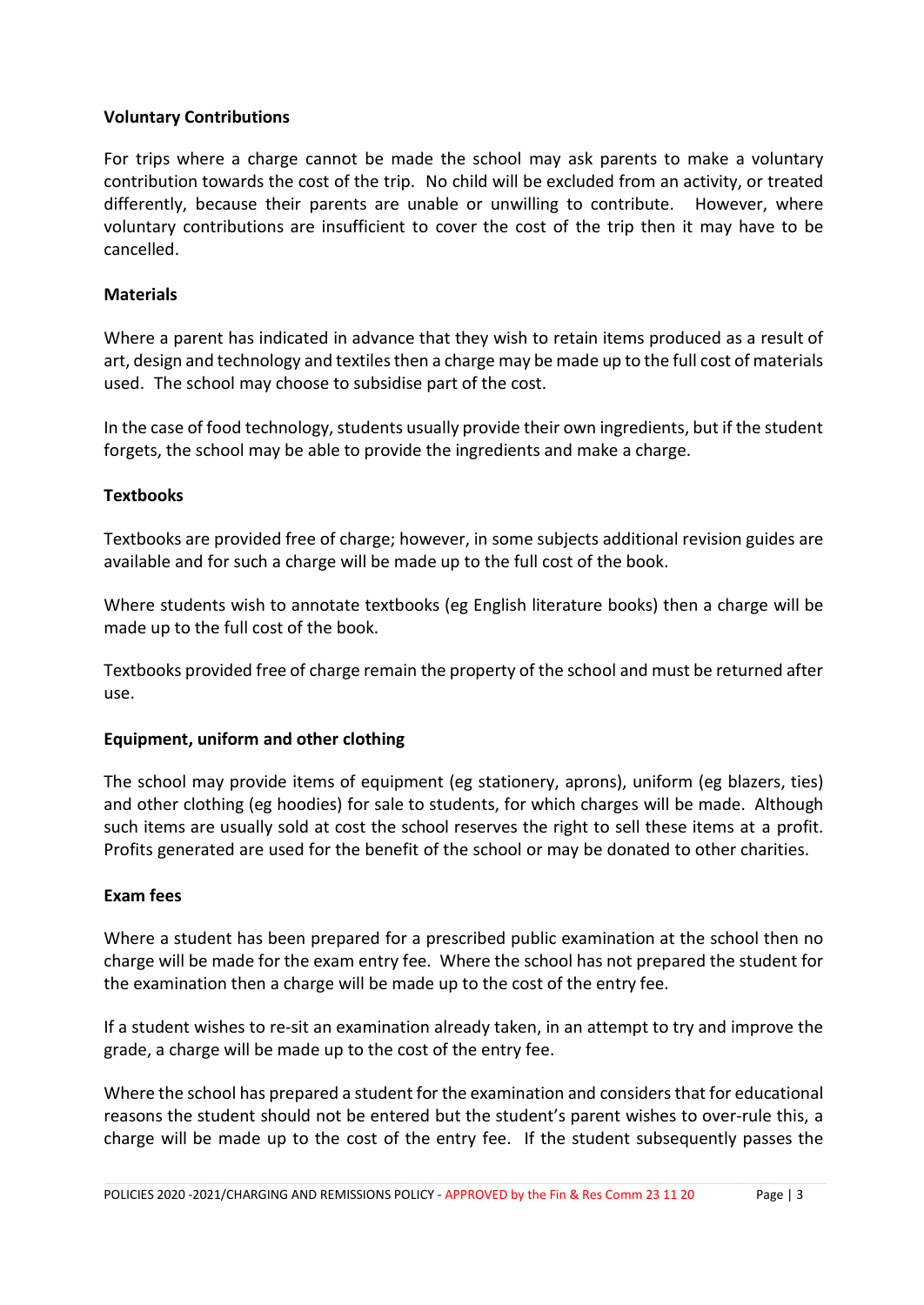examination then the school may refund the cost.

Where a student fails, without good reason, to complete the requirements of any public examination (i.e. failure to attend or early departure) for which the school paid, then a charge will be made up to the cost of the entry fee.

Where behaviour is deemed to be a risk of disruption to others then a charge may be made for the cost of individual invigilation.

The school reserves the right to withhold exam certificates until payments are made.

#### **Catering**

The school has a catering contract. Two systems are used for payment of meals: cash loading and online payments.

Both online and cash payments are made through the school's payment systems and automatically allocated to the correct student accounts.

Students entitled to free school meals(FSM) are allocated their FSM allowance daily.

#### **Music tuition**

In accordance with the Charges for Music Tuition (England) Regulations 2007, charges will be made for vocal or instrumental tuition where the tuition is at the request of the student's parent and is not an essential part of the school's published curriculum. The charge will not exceed the cost of the provision, including the cost of the staff who provide the provision.

#### **Instruments**

It is permitted by HM Revenue & Customs for musical instruments to be purchased by the school and sold to students excluding VAT, allowing the 20% VAT saving and any trade discounts to be passed on to the student. The parent of the student will be invoiced for the cost of the instrument, net of VAT. Once settled, the school will order and pay for the instrument from the supplier.

#### **Damage/Loss to Property**

A charge will be made in respect of wilful damage, neglect or loss of School property (including premises, furniture, equipment, books and materials). The charge may be the cost of replacement or repair, or such lower cost as the Business & Finance Manager may decide.

A charge will be made in respect of wilful damage, neglect or loss of property (including premises, furniture, equipment, books or materials) belonging to a third party, where the cost has been recharged to the school. The charge may be the cost of replacement or repair, or such lower cost as the Business & Finance Manager may decide.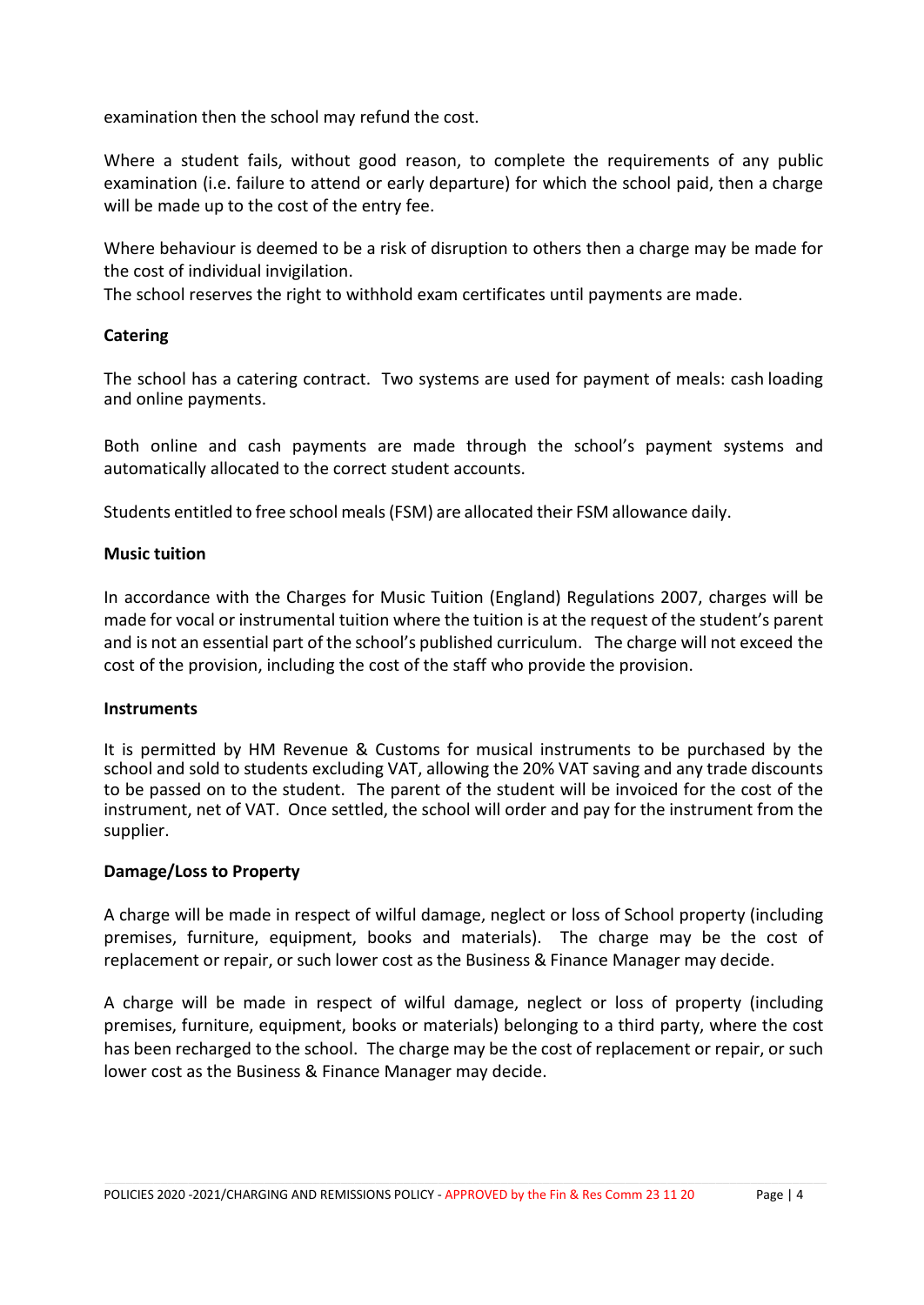#### **VAT**

The school is VAT registered and as such VAT will be charged on any goods, services and activities provided to students where it is applicable.

Assuming certain criteria set out by HM Revenue & Customs is met then the majority of goods, services and activities supplied to students fall outside the scope of VAT, even on goods, services and activities that would normally be subject to VAT.

Where educational goods, services and activities are sold at a profit then VAT will be charged where applicable.

Where non-educational goods, services and activities are sold to students, even at cost, then VAT will be charged where applicable.

#### **OTHER CHARGES**

#### **Photography**

School portrait photographs are provided by a third party and parents purchase these directly from the third party. The school receives a commission on these sales.

#### **Events, shows and productions**

The school may make a charge for entrance to events, shows and productions run by the school and its students. Profits generated are used for the benefit of the school and may also be donated to other charities.

#### **Fundraising**

The school may hold fundraising events and activities which may seek to raise funds from students, parents or the general public. Fundraising may be for the benefit of the school or on behalf of other charities.

#### **Miscellaneous services**

The school may charge for miscellaneous services up to the cost of providing such services.

#### **Remissions**

The Governing Body may remit, in full or in part, charges in respect of a student if considered reasonable in the circumstances.

The Governing Body may decide not to make a charge in respect of a particular activity if considered reasonable in the circumstances.

Charges may not be made where a student is in receipt (or registered for) of free school meals. Parents in receipt of the following benefit may be eligible for exemption or reduced charges: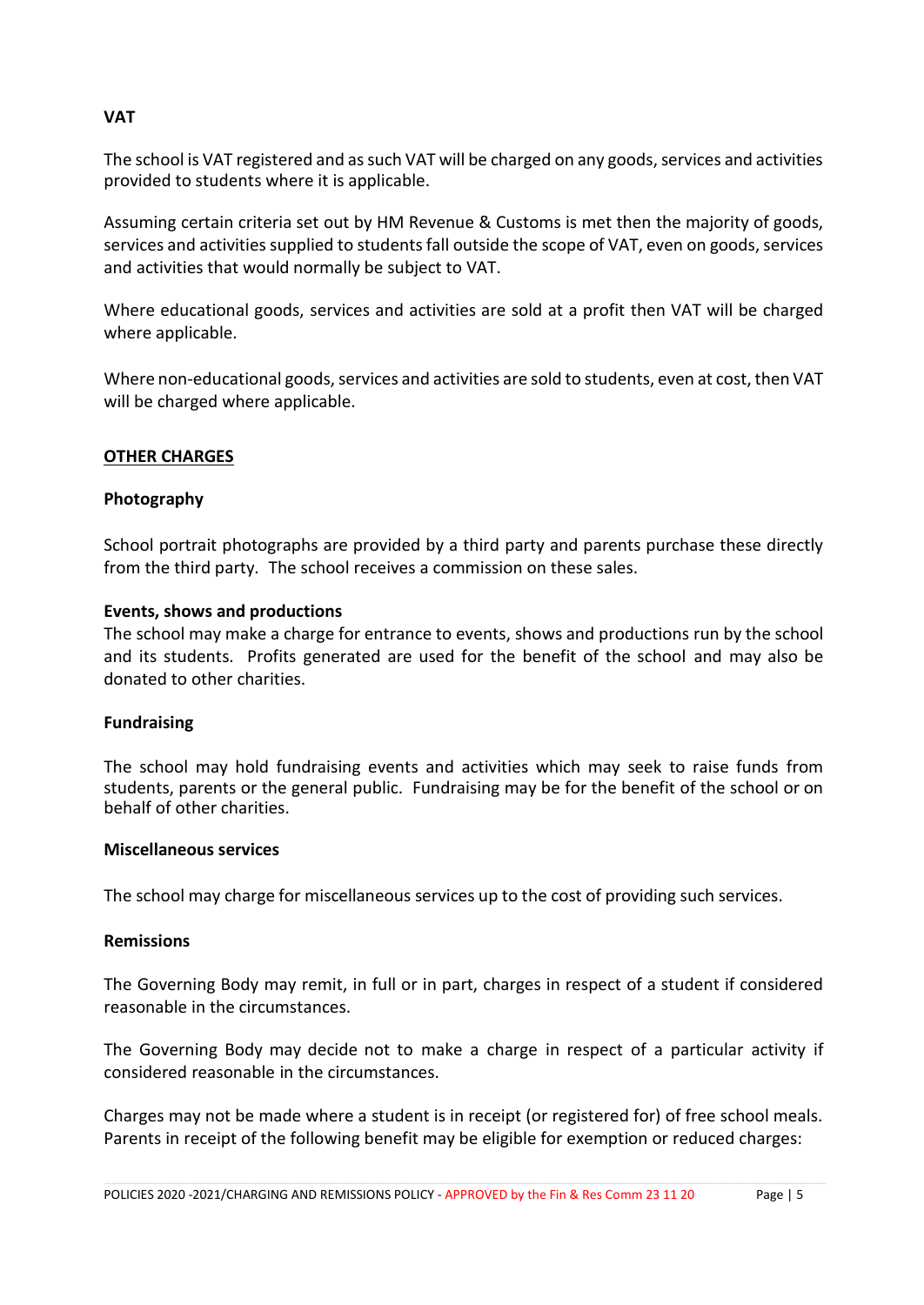- Income Support
- Income-based Jobseekers Allowance
- Income-related Employment and Support Allowance
- Support under Part V1 of the immigration and Asylum Act 1999
- The guaranteed element of State Pension Credit
- Child Tax Credit at the current published rates
- Working Tax Credit run-on paid for 4 weeks after you stop qualifying for Working Tax Credit.
- Universal Credit

In other circumstances, there may be cases of family hardship which make it difficult for students to take part in particular activities for which a charge is made. When arranging a chargeable activity the Governing Body will invite parents to apply in confidence for the remission of charges in part or in full. Authorisation of the remission will be made by Headteacher/Headteacher in consultation with Chair of Governors.

The pupil premium criteria will operate alongside this charging and remissions policy.

Further guidance is available from the Education Reform Act 1988: Charges for School Activities and Charging for Educational Activities in Lancashire Schools.

#### **School trip refunds**

- All initial deposits for school trips will be non-refundable. Parents will be informed of this when they are provided with initial information about the trip.
- In the event that the school has to cancel a trip due to foreseen circumstances, parental contributions will be refunded.
- In the event that a school trip is cancelled due to unforeseen circumstances, it is at the Headteacher's discretion as to whether a refund is given to parents. The Headteacher will take into account the cost to the school, including alternative provision cost.
- In the event that a school trip is postponed due to unforeseen circumstances, it is at the Headteacher's discretion as to what happens with the parental contributions for the trip. The Headteacher will discuss the options, which could include carrying forward the money until the trip takes place, transferring the money to another trip, or refunding parents.
- In the event that a student or their parents cancel their place on a trip, it is at the Headteacher's discretion as to whether a refund is given to parents. The Headteacher will take into account the reason for cancellation, whether the school will be reimbursed for the student's place on the trip, and whether the place on the trip can be offered to another student.